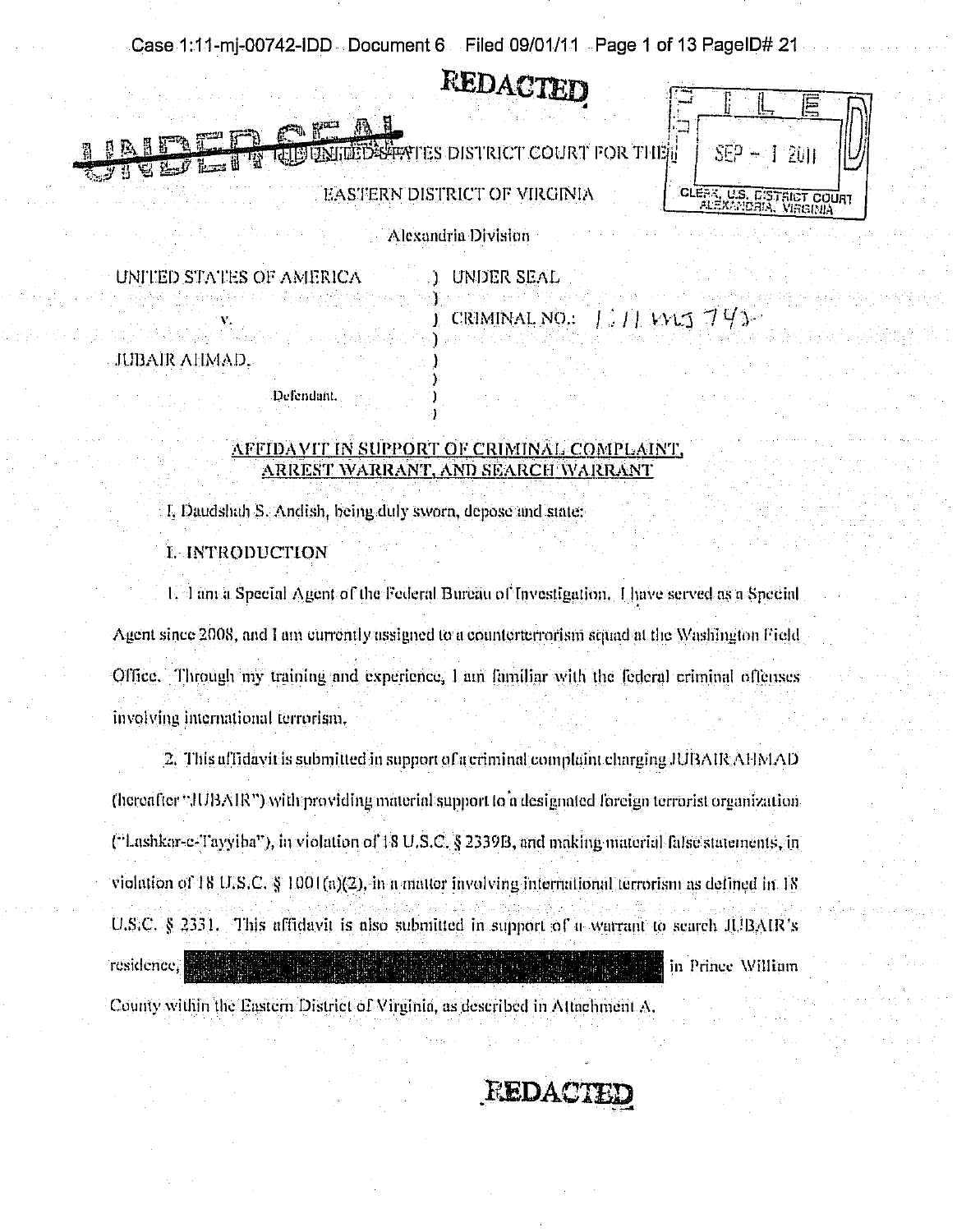3. This affidavit is based on my personal knowledge, information conveyed to me by other law enforcement officers, my review of communications obtained through court-authorized electronic surveillance, and my examination of documents and records obtained during the covrse of this investigation.

#### II. GENERAL BACKGROUND

#### Designation of Lashkar-e-Tavyiba as Foreign Terrorist Organization

4. In orabout 1990, Hafiz Mohammed Saeed and others founded an organization in Pakistan ealled Lashkar-e-Tayyiba ("Army of the Pure") that serves as the military arm of the political movement Markaz al-Dawa wal-Irshad. The mission of Lashkar-e-Tayyiba (hereafter "LeT") is to conduct and promote violent illiad against those they consider to be the enemies of Islam. The focus of LeT terrorist operations has been attacks on the neighboring country of India, in particular the disputed Kashmir region between Pakistan and India.

5. On or about December 24, 2001, the U.S. Department of State designated LeT as a foreign terrorist organization after determining that LeT had committed, or posed a significant risk of committing, acts of terrorism that threaten the security of  $\overline{U}$ .S. nationals or the national security, foreign policy, or economy of the United States.

6. After the U.S. State Department designated LeT a foreign terrorist organization, LeT changed its name to Jamaat-ad-Dawa (JUD). On or about April 27, 2006, the State Department redesignated LeT as a foreign terrorist organization, which included the alias Jamaat-ud-Dawa (JUD). LeT then changed its name to Falah-i-Insaniat Foundation (FIF). On or about November 24, 2010. the U.S. Department of State re-designated LeT as a foreign terrorist organization, which included the alias Falah-i-Insaniat Foundation (FIF).

 $\mathbf{2}$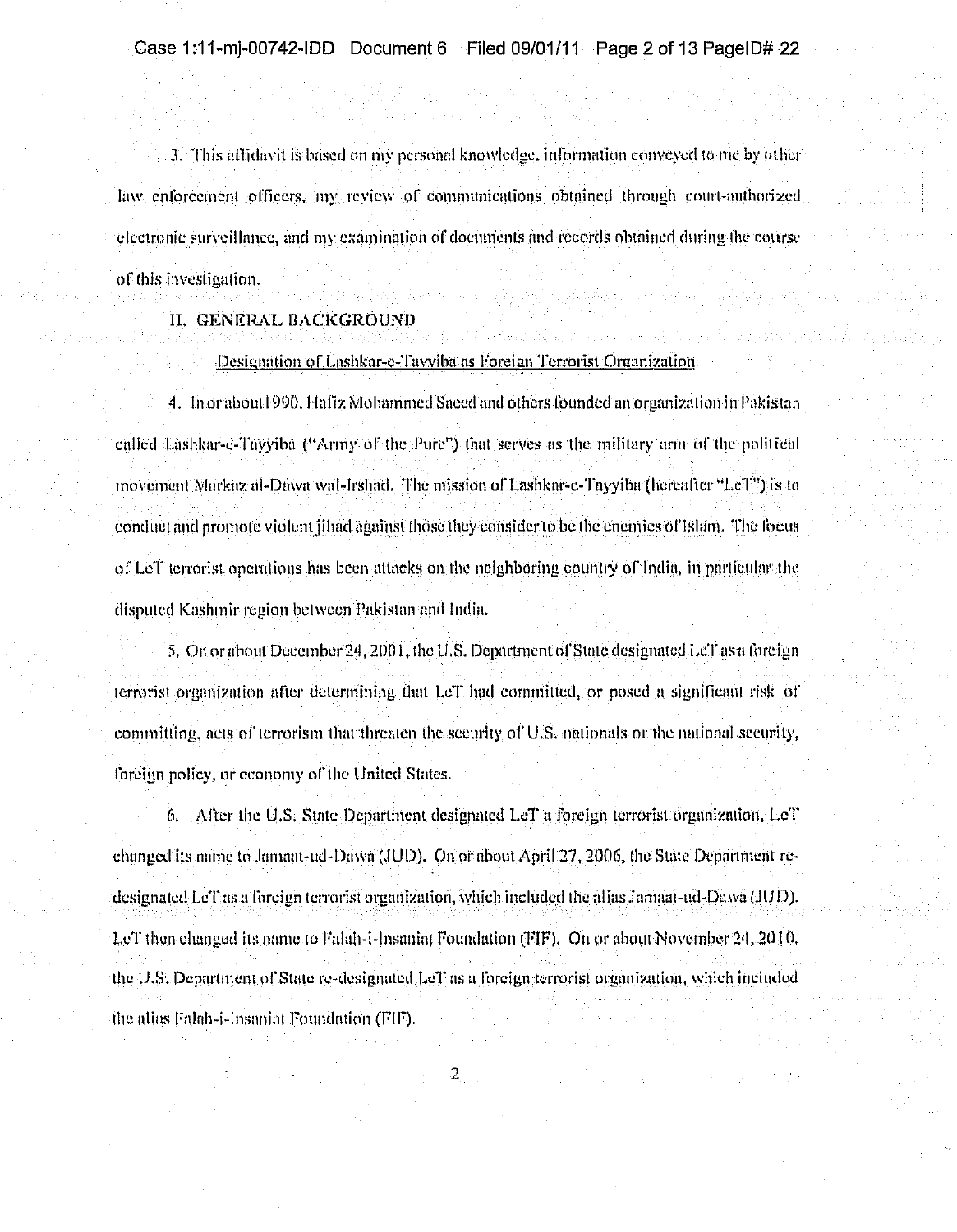## Profile of JUBAIR AHMAD

7. A review of immigration records indicates that JUBAIR was born on the line Sialkot, Pukistan, and resided in Pakistan until the age of nineteen. According to admissions JUBAIR made during a number of communications analyzed by the FBI, JUBAIR received indoctrination and training from LeT while he lived in Pakistan.

These communications demonstrate that, as a teenager, in or about 2004, JUBAIR 8. attended an LeT training course known as Dora Suffa where he received instruction in religious dogma and proselvtizing. "Next, he attended he'T's basic training camp known as Dora A'ama, where he received additional religious indoctrination, physical conditioning, and weapons instruction. For example, when describing his training at Dora A' ama, JUBAIR stated in one of the communications that recruits "listen to lectures, offer your prayers, exercise, study guns, lire them" and added "where I got training from they do the commando training there now." Subsequent to attending Dora A'ama, JUBAIR reported for the next stage of LeT training - the commando course known as Dora Khasa. He spent only a week at that course, however, because an instructor at the training camp told JUBAIR that he was too young, that he needed to continue his studies, and then he could return to complete Dora Khasa.

9. On or about October 19, 2006, the U.S. Department of State issued JUBAIR a visa based on the fact that JUBAIR's father was related to a U.S. citizen. On or about February 19, 2007, JUBAIR entered the United States with his father, mother, and two younger brothers. His current immigration status is Lawful Permanent Resident. JUBAIR has resided with his family in an apartment in Woodbridge, Virginia. The address of the apartment is the state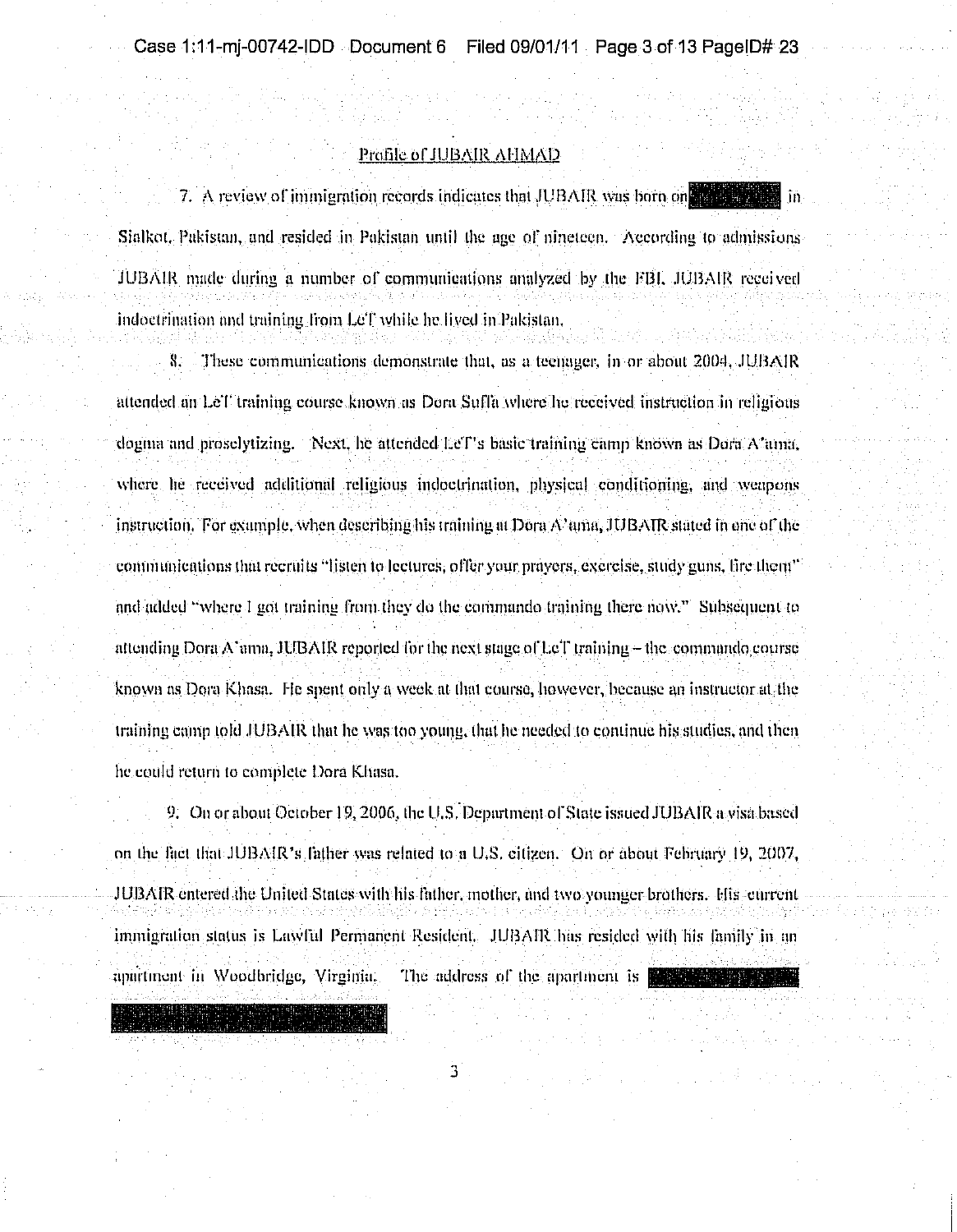## HI. FACTS THAT ESTABLISH PROBABLE CAUSE

10. In 2009, after receiving information that JUBAIR may be associated with LeT, the FBI commenced an international terrorism investigation of JUBAIR. This investigation revealed that JUBAIR provided material support to LeT by producing and posting an LeT propaganda victor glorifying violent jihad. Based on my training and experience, I know that terrorist organizations such as LeT, and movements affiliated with them, use the Internet and other media as part of well orchestrated propaganda campaigns. These campaigns seek to recruit individuals to narticipate in violent jihad and to promote the spread of terror.

#### Posting the LeT Video

11. Google records confirm that at 3:59 p.m. on September 25, 2010, an LeT propaganda video was uploaded to the YouTube account the settlement Google records further indicate that the IP address associated with JUBAIR's residence that the magnetic flat YouTube account at the exact same time, which is consistent with the act of uploading the video.

12. During the course of my investigation, I accessed the **the contract of the channel on YouTube** and viewed the video created and posted by JUBAIR. This video is approximately five minutes long and is a compilation of pictures and video clips spliced together, with a prayer dictated by the leader of Lef', Hafiz Saced, audibly heard in the background. Although the prayer is not in English, the words "mujahideen" and "jihad" can be heard throughout. The video includes images of LeT leader Hafiz Saced, so-called jihadi martyrs, and armored trucks exploding after having been hit by Improvised Explosive Devices (IEDs). At different points in the video, a number of terrorist logos can be seen, one of which is commonly used by LeT (which also shows the name "Lashkar-e-Tayyiba'' under the logo). Another logo is known to be used by al-Qaeda in Iraq (AQI). Based on

special companies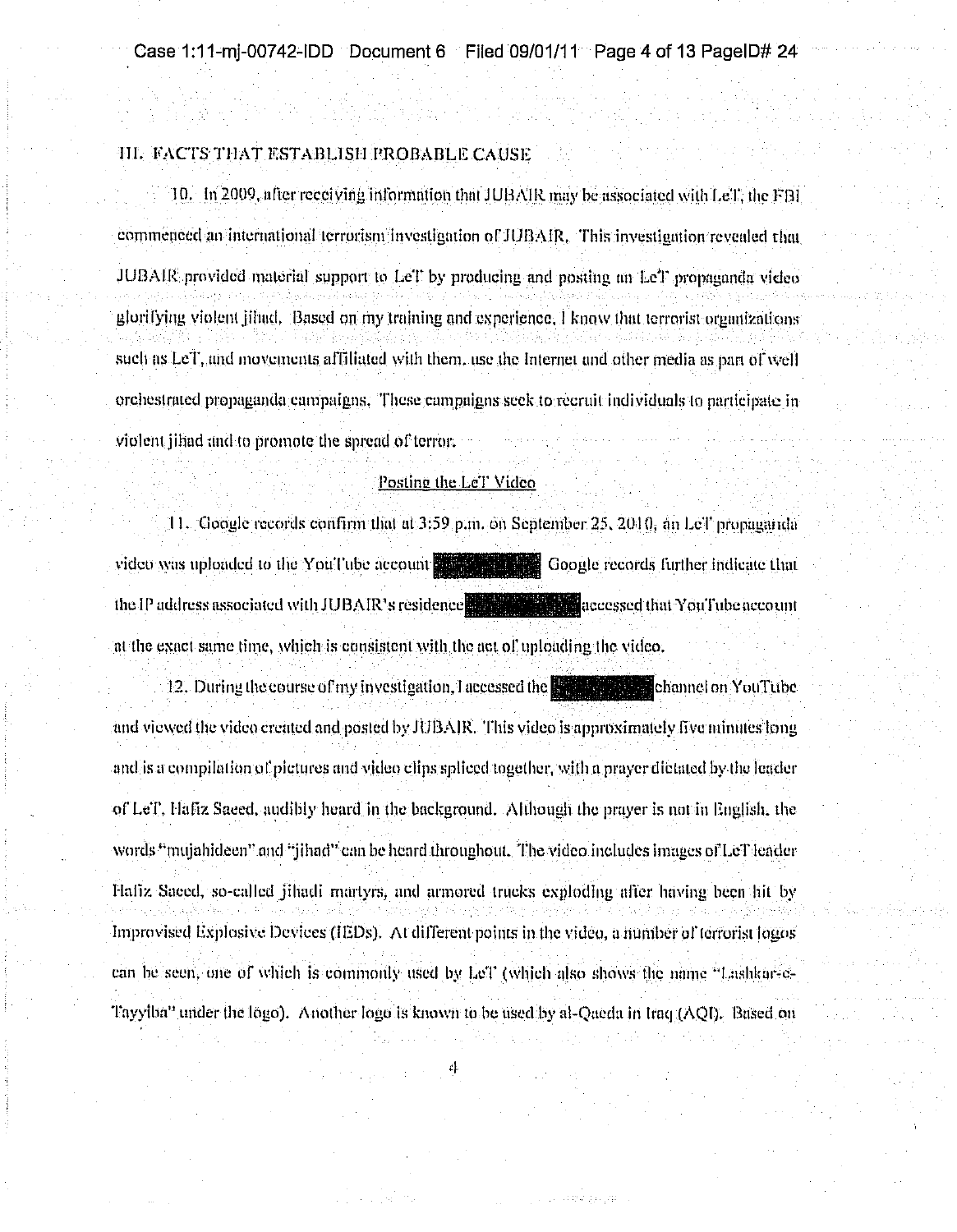Case 1:11-mj-00742-IDD Document 6 Filed 09/01/11 Page 5 of 13 PageID# 25

my training and experience, it is evident that the video JUBAIR produced is designed as propaganda to develop support for LeT and to recruit iihadists to LeT.

13. On September 25, 2010, JUBAIR used the email account send a link to the video to another subject at a hotmail account. Subscriber information from Microsoft confirms that email account the state **Example 1** is in the name Jubair Ahmad and the hotmail email account is in the true name of the other subject.

14. The next day, JUBAIR communicated with that subject and told her that Flafiz Saded's. son Talha Saced spoke to him and that JUBAIR worked on a video all day. This communication is significant because it directly names LeT leader Hafiz Saced and then identifies Talha Saced as his son.

#### Preparation of the LeT Video

45. On Sentember 25, 2010, JUBAIR communicated with a nerson whom he addressed as Talha. Talha asked JUBAIR to include pictures of Hafiz when Hafiz was being arrested and placed under house arrest. As the conversation continued, Talha described types of photos to be used in the video. It is reasonable to conclude that the statements regarding Hafiz being placed under arrest are a reference to the widely publicized detentions of LeT leader Hafiz Saced by Pakistani authorities. The LeT video uploaded by JUBAIR contains photos of Hafiz Saced surrounded by uniformed officers, which demonstrates that JUBAIR followed Talha's instructions to use such photos in the vidco.

16. In another communication on September 25, 2010, JUBAIR communicated with Talha. Tallia said there was a prayer by Hafiz on YouTube and they needed to tweak the voice of that audio to make it better. He described particular photos in great detail that JUBAIR should include in the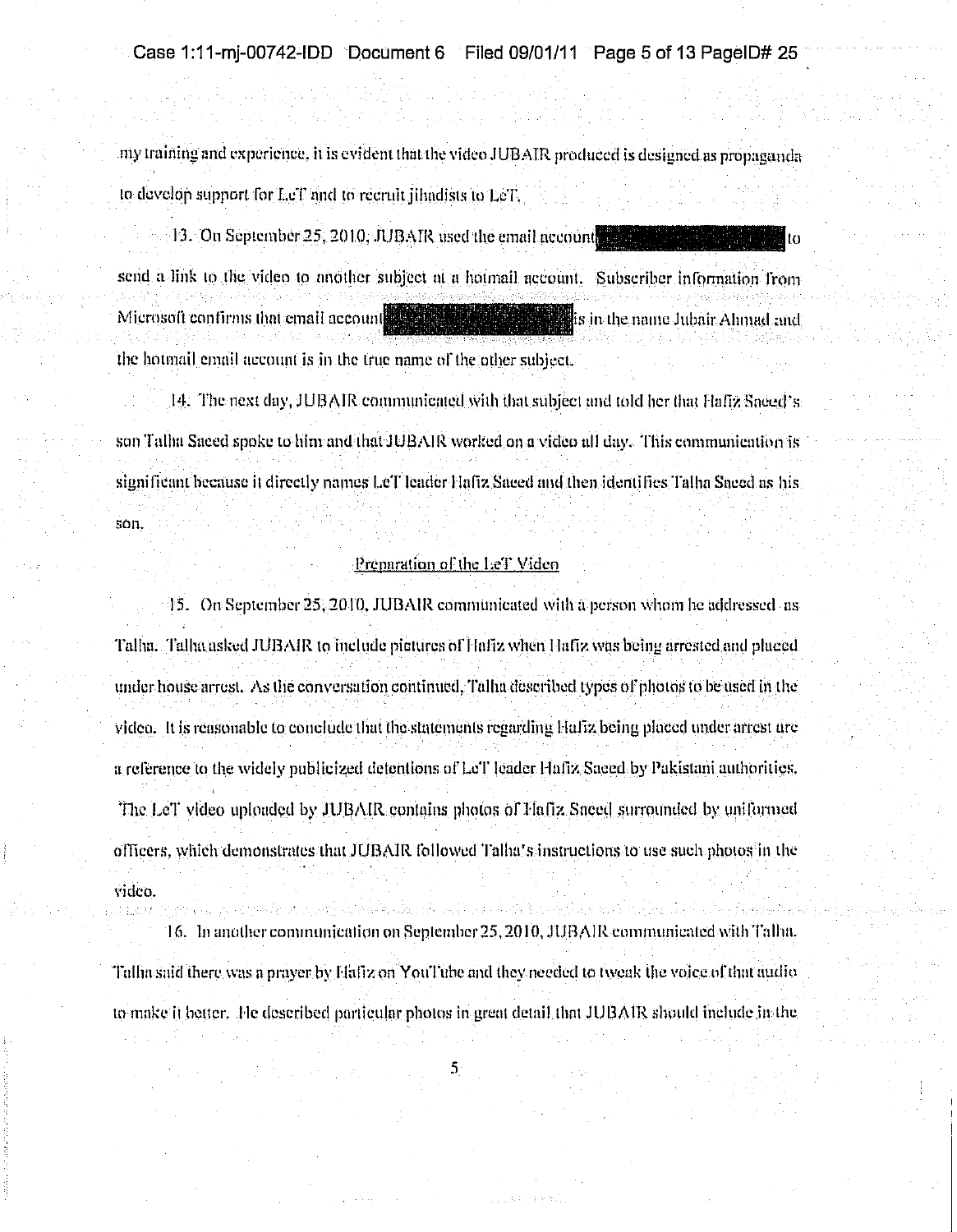Case 1:11-mi-00742-IDD Document 6 Filed 09/01/11 Page 6 of 13 PageID# 26

video. As described above, the LeT video uploaded by JUBAIR presents a series of images while a prayer by Hafiz Saeed is played in the background. This matches the concept of the victeo described by Talha.

17. During the same communication between JUBAIR and Talha, JUBAIR asked if he should post the Mumbal one and added that they want to show their power. Based on my knowledge of LeT terrorist operations. I believe this is a reference to LeT's ability to project their nower as demonstrated by the attack in Mumbai, India, on November 26, 2008, which resulted in the death of over 160 people. Talha told JUBAIR not to use anything referencing Mumbai but said JUBAIR could reference Palestine and operations of mulahideen in Kashmir. Talha said JUBAIR could use several scenes like these and suggested that JUBAIR scarch for LeT on YouTube where he could find those scenes in jihadi songs. The discussion of LeT, Mumbai, mujahideen operations in-Kashmir, and jihadi songs reflects that the purpose of the video is to promote LeT as a terrorist organization.

18. In early October 2010, after seeing the first video, Tallia Saccd contacted JUBAIR and asked lifm to remove the Words "Lashkar-e-Taiba" wherever they were written. Talha also asked JUBAIR not to show too many linages of Kashmir, but instructed him to add images of the mulghedeen where the word "Jihad" is spoken in the prayer. Talha then played the video several times, giving JUBAIR editing instructions after each session. JUBAIR revised and uploaded this second version of the video on October 16, 2010.

19. The revised version of the video that JUBAIR produced is also a compilation of pictures and video clips spliced together with a prayer dictated by Haftz Saeed audibly heard in the background. As the video progresses, there is a picture of a dead Middle Eastern man lying on the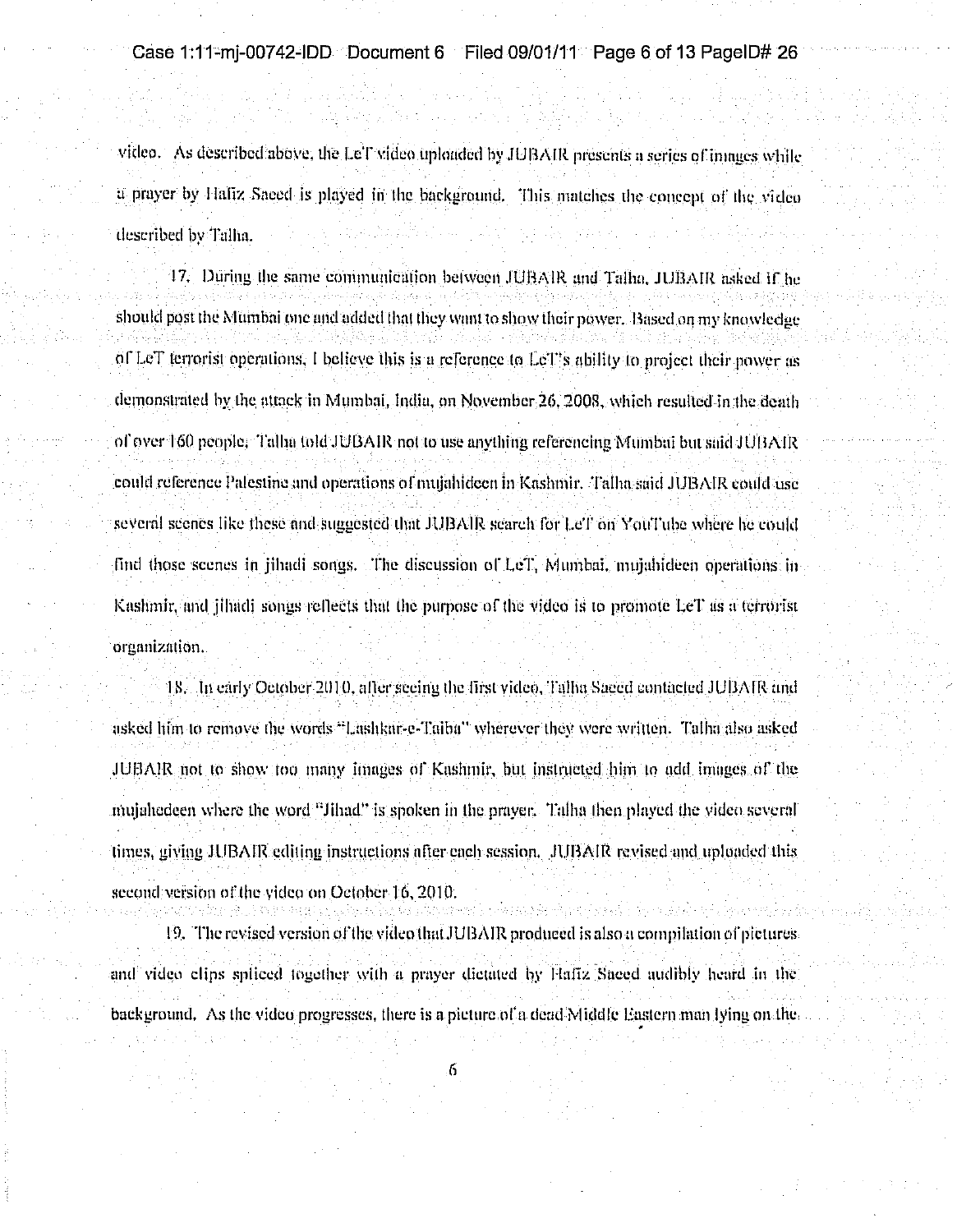sidewalk with blood under his chin, followed by a picture of a dead Middle Eastern man with a buffet hole in his neck. Four military soldiers are seen surrounding what appears to be three dead or injured individuals. Also shown is a detainee at the Abu Ghraib military detention facility in Iraq, wearing a hood and military noncho, standing on a box. The video also contains a nicture of a naked Middle. Eastern prisoner in a defensive position in front of American soldiers, one of whom is restraining an attack dog. The video depicts a number of Middle Eastern men nerforming military activities and carrying and firing assault rifles and rocket propelled grenades. As with the original version of the propaganda video, this video was intended to promote LeT and acts of international terrorism.  $20$ . In early  $2011$ , after receiving a court order authorizing a physical search of TUBAIR's. residence, FBI agents recovered and examined digital media and audio files that appear to be the same ones used in the first video uploaded to the YouTube account. The files located on JUBAIR's media were created, modified, and accessed on September 25, 2010, the same date the first videowas uploaded. The files were located in an external computer hard-drive in a folder titled; Allah Hu AkbarMectures/YouTube Upload\Hufiz Saeed Qunoot. Under this folder were a series of images ranging from photos of Hafiz Saced to photos of terrorist martyrs that were the exact same images that appear on the YouTube video posted on September 25, 2010. When FBI agents interviewed

religious references.

21. On August 23, 2011, during an interview of JUBAIR at a location in Loudoun County. Virginia, FBI agents showed him the video entitled "Qunoot E Nazila by Haliz Muhammad Saeed. Very Emotional," that had been posted under the user names and the state on YouTube on October 16, 2010. JUBAIR falsely denied any involvement with the YouTube video, stated this was the first

JUBAIR on August 23 and 24, 2011, he confirmed that he had used the external drive to keep his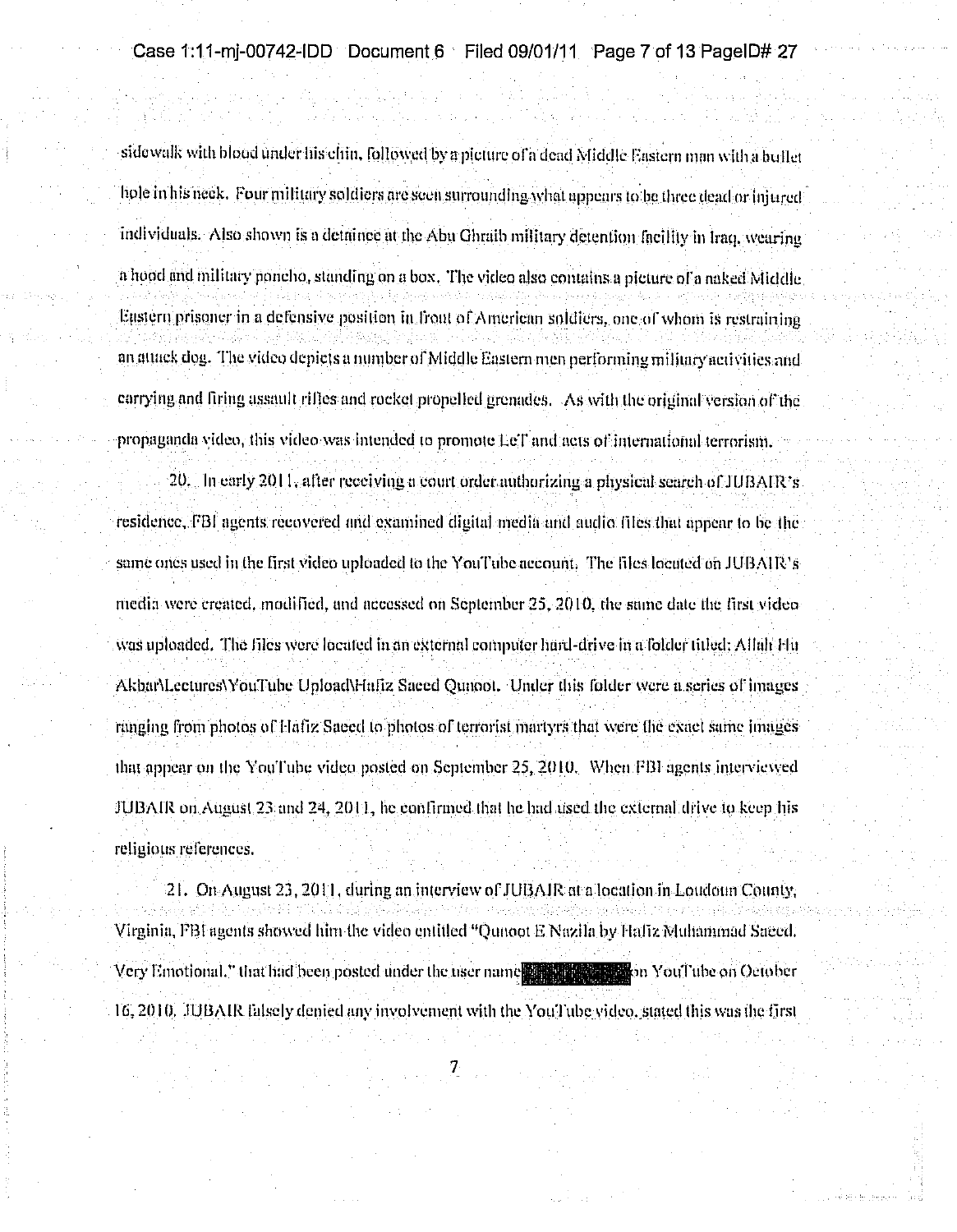time he had seen the video, and explained that **All and the added** him as a friend on YouTube. On August 29, 2011. FBI agents attempted to access this video on You Fube, and the video no longer existed. It is reasonable to conclude that JUBAIR, after having been confronted by the FBI about the YouTube video, deleted the video from the state of the channel on YouTube.

#### IV. SEARCH OF JUBAIR's RESIDENCE

22. Based on my training and experience and that of my colleagues. I know that individuals engaged in activities in support of terrorist organizations usually have had prior contacts with other individuals affiliated with such organizations, often resulting in the generation of information and other evidence that relate to their plans, including travel documents, contact information, correspondence, financial records, and group affiliations, as described in more detail in Attachment B, which is incorporated herein.



24. In late 2010 and early 2011, FBI agents with whom I have worked on this investigation entered the subject premises as part of a court-authorized physical search, and verified that it was

occupied by JUBAIR. They reported that, while they were there, they saw numerous pieces of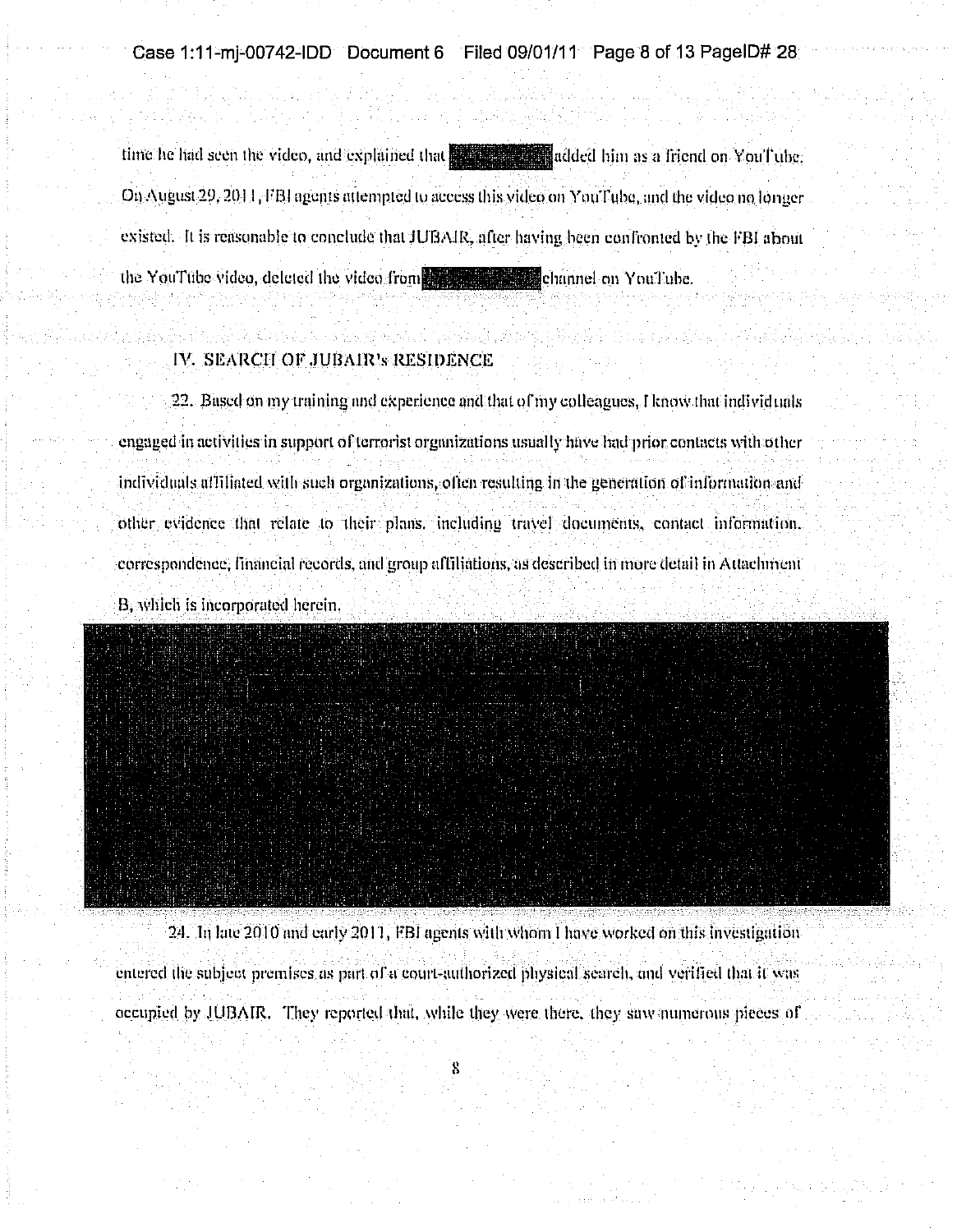computer equipment, including both a desktop and lantop computer; thumb drives, and external hard drives. Also observed were notebooks, journals, and Islamic-related literature.

#### V. FORENSIC ANALYSIS OF COMPUTER AND STORAGE DEVICES

25. As described above and in Attachment B, this application seeks permission to search. and seize various records that might be found on any computers or computer devices in whatever form they are found. Some of these electronic records might take the form of files, documents, and other data that is user-generated. Some of these electronic records might take a form that becomes meaningful only upon forensic analysis.

26. As further described in Attachment B, this application seeks permission in locate not only computer files that might serve as direct evidence of the crime described on the warrant, but also for evidence that establishes how any computers were used, the purpose of such use, who used it, and when.

27. Although some of the records called for by this warrant might be found in the form of user-generated documents (such as word processor, picture, and movie files), computer storage media can contain other forms of electronic evidence as well.

Forensic evidence of how computers were used, the purpose of their use, who йL. used them, and when, is, as described further in Attachment B, called for by this warrant. Data on the storage medium not currently associated with any file can provide evidence of a file that was once on the storage medium but has since been deleted or edited, or of a deleted portion of a file (such as a paragraph that has been deleted from a word processing file). Virtual memory paging systems can leave traces of information on the storage medium that show what tasks and processes were recently active. Web browsers, e-mail programs, and chat programs store configuration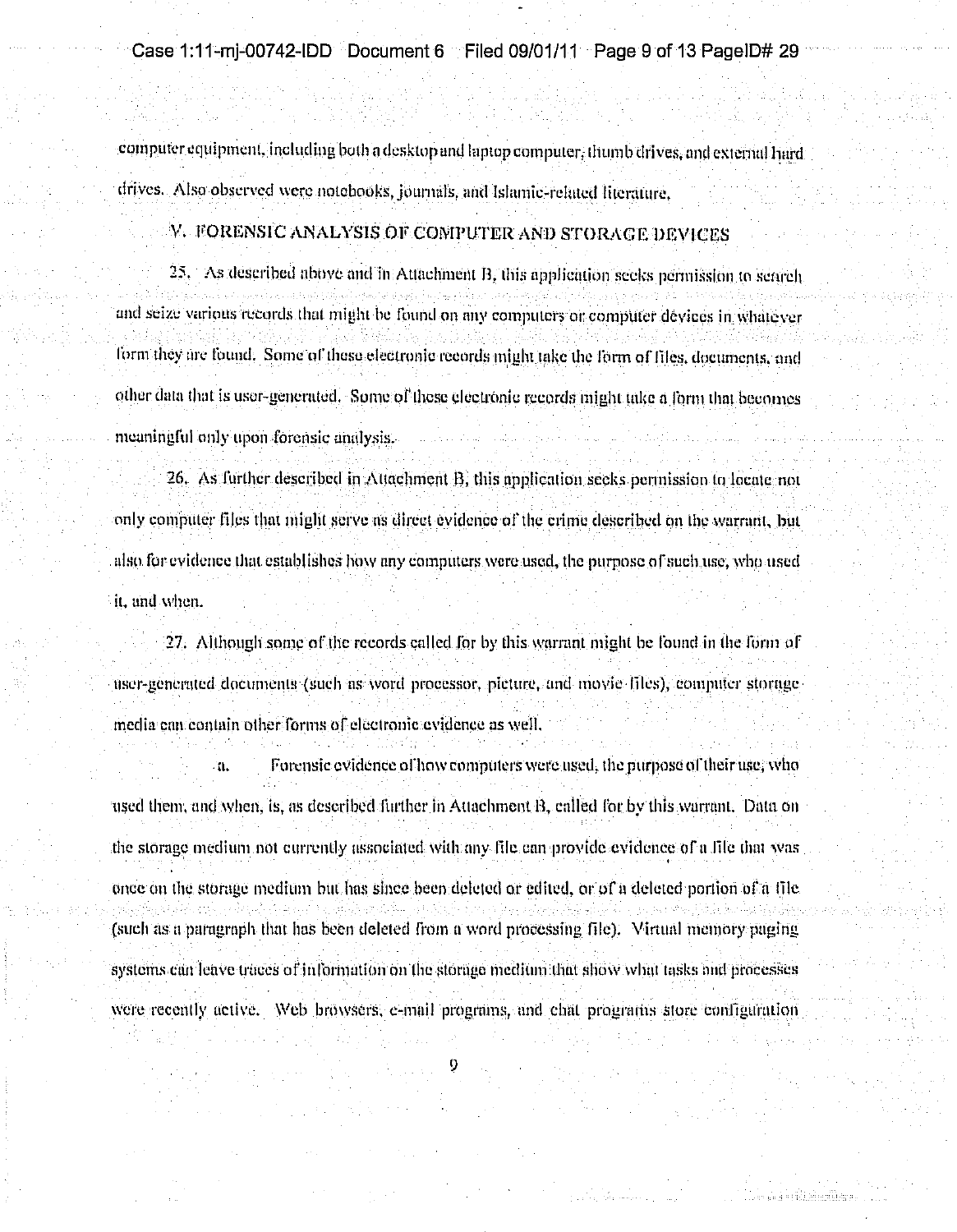information on the storage medium that can reveal information such as online nicknames and passwords. Operating systems can record additional information, such as the attachment of peripherals, the attachment of USB flash storage devices or other external storage media, and the times the computer was in use. Computer file systems can record information about the dates files were created and the sequence in which they were created.

b. Forensic evidence on a computer or storage medium can also indicate who has used or controlled the computer or storage medium. This "user attribution" evidence is analogous to the search for "indicia of occupancy" while executing a search warrant at a residence. For example, registry information, configuration files, user profiles, e-mail, e-mail address books. "clint," instant messaging logs, photographs, and correspondence (and the data associated with the foregoing, such as file creation and last accessed dates) may be evidence of who used or controlled the computer or storage medium at a relevant time.

Ċ. A person with appropriate familiarity with how a computer works can, after examining this forensic evidence in its proper context, draw conclusions about how computers were used, the purpose of their use, who used them, and when.

The process of identifying the exact files, blocks, registry entries, logs, or d. other forms of forensic evidence on a storage medium that are necessary to draw an accurate conclusion is a dynamic process. While it is possible to specify in advance with particularity a description of the records to be sought, evidence of this type often is not always data that can be merely reviewed by a review team and passed along to investigators. Whether data stored on a computer is evidence may depend on other information stored on the computer and the application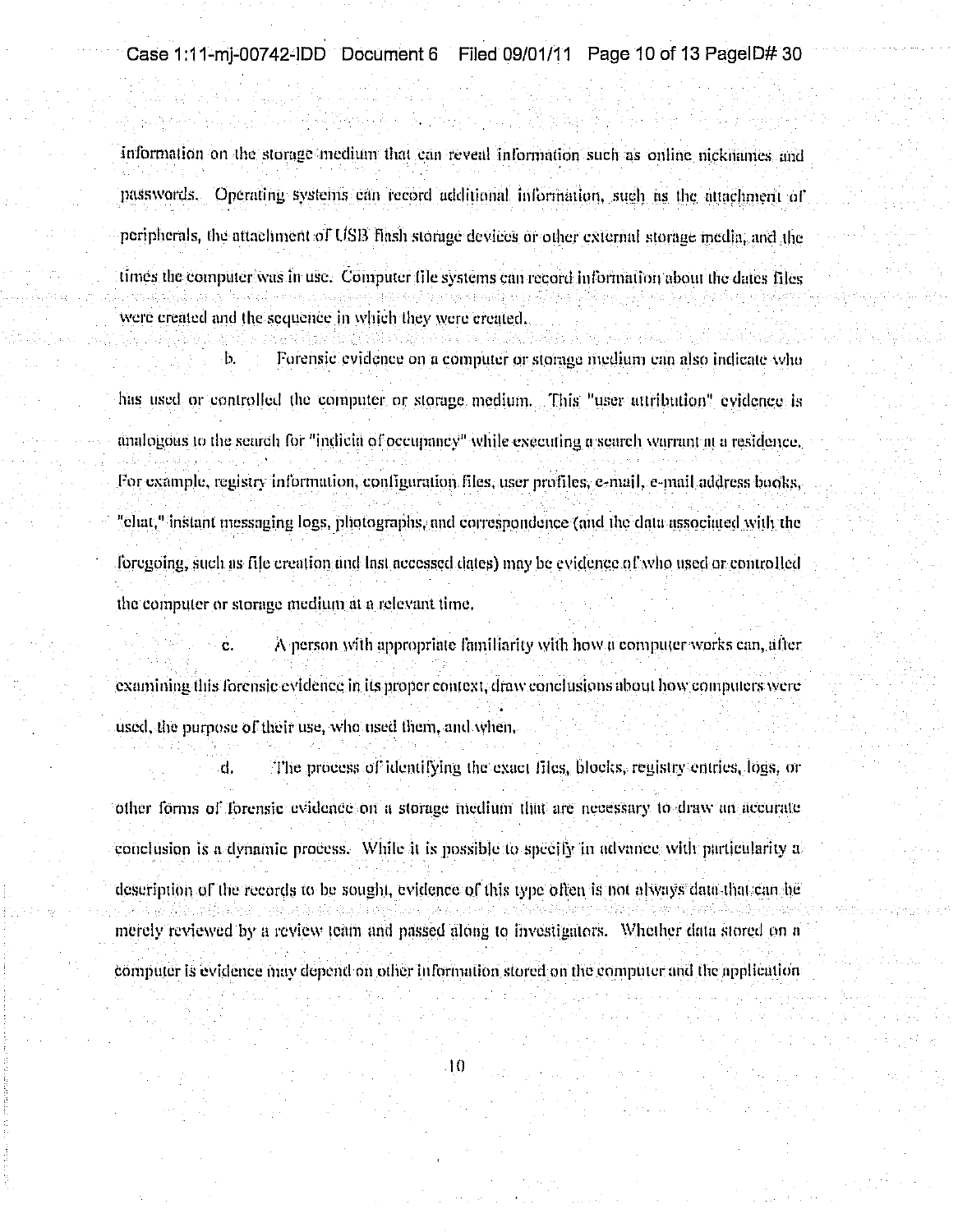## Case 1:11-mj-00742-IDD Document 6 Filed 09/01/11 Page 11 of 13 PageID# 31

of knowledge about how a computer behaves. Therefore, contextual information necessary to understand the evidence described in Attachment B also falls within the scope of the warrant.

Further, in finding evidence of how a commuter was used, the nurnose of its ¥. use, who used it, and when, sometimes it is necessary to establish that a narticular thing is not present on a storage medium. For example, I know from training and experience that it is possible that malicious software can be installed on a computer, often without the computer user's knowledge. that can allow the computer to be used by others, sometimes without the knowledge of the computerowner. Also, the presence or absence of counter-forensic programs (and associated data) that are designed to eliminate data may be relevant to establishing the user's intent. To investigate the crimes described in this warrant, it might be necessary to investigate whether any such malicious software. Is present, and, if so, whether the presence of that malicious software might explain the presence of other things found on the storage medium. I mention the possible existence of malicious software. as a theoretical possibility, only; I will not know, until a forensic analysis is conducted, whether malicious software is present in this case.

[28] Searching storage media for the evidence described in the Attachment may require a range of data analysis techniques. It is possible that the storage media located on the premises will contain files and information that are not called for by the warrant. In rare cases, when circumstances permit, it is possible to conduct carefully targeted searches that can locate evidence without requiring a time-consuming manual search through unrelated materials that may be commingled with criminal evidence. For example, it is possible, though rare, for a storage medium to be organized in a way where the location of all things called for by the warrant are immediately apparent. In most cases, however, such techniques may not yield the evidence described in the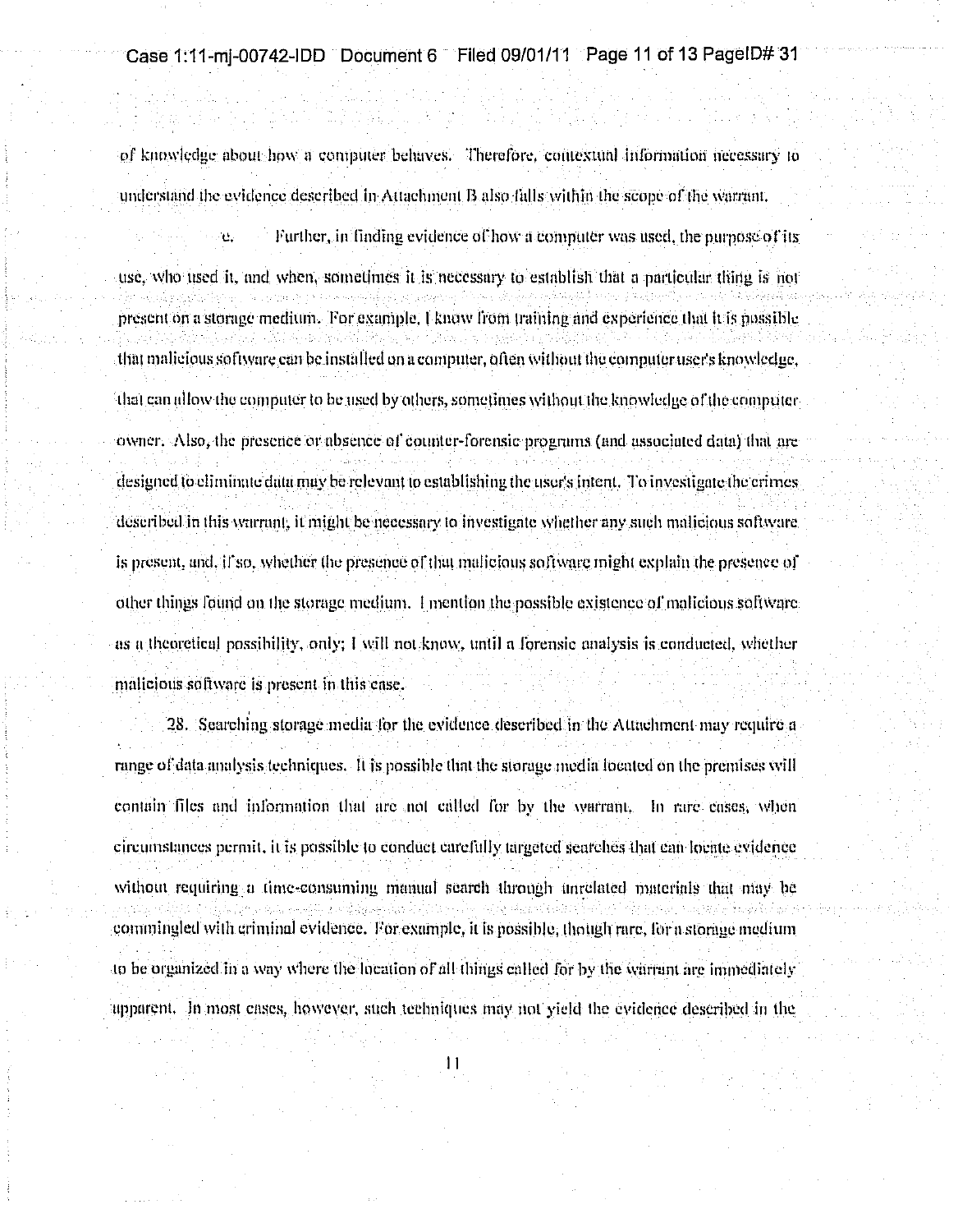Case 1:11-mi-00742-IDD · Document 6 · · Filed 09/01/11 · Page 12 of 13 PageID# 32

warrant. For example, information regarding user attribution or Internet use is located in various operating system log files that are not easily located or reviewed. As explained above, because the warrant calls for records of how a computer has been used, what it has been used for, and who has used it, it is exceedingly likely that it will be necessary to thoroughly search storage media to obtain evidénce, including evidence that is not neatly organized into files or documents. Just as a search of a premises for physical objects requires searching the entire premises for those objects that are described by a warrant, a search of this premises for the things described in this warrant will likely require a search among the data stored in storage media for the things (including electronic data) called for by this warrant. Additionally, it is possible that files have been deleted or edited, but that reminants of older versions are in unallocated space or slack space. This, too, makes it exceedingly likely that in this case it will be necessary to use more thorough techniques.

29. The items seized as part of this application will have forensically sound images (digital copies) produced of the seized items, which will in turn be searched in lieu of the original seized items as part of a digital media/computer forensic examination. The search of digital copies of the items seized is done to ensure and preserve the forensic integrity of the seized items for additional. and/or future examination(s) in necordance with criminal procedure and rules of evidence. These examination(s) of seized items will be conducted by personnel assigned to the Computer Analysis Response Team (CART), who are certified by the FBI to conduct such types of examinations. These

 $12<sub>1</sub>$ 

ત્યા પ્રાપ્ત કે જ બાણે વી તેમ સંવત પણ જ બાણે સમય સિક્ષા મારી મુખ્યમંત્રી કે તે તે તે તે તે તે મારી સાથે વાંચ મ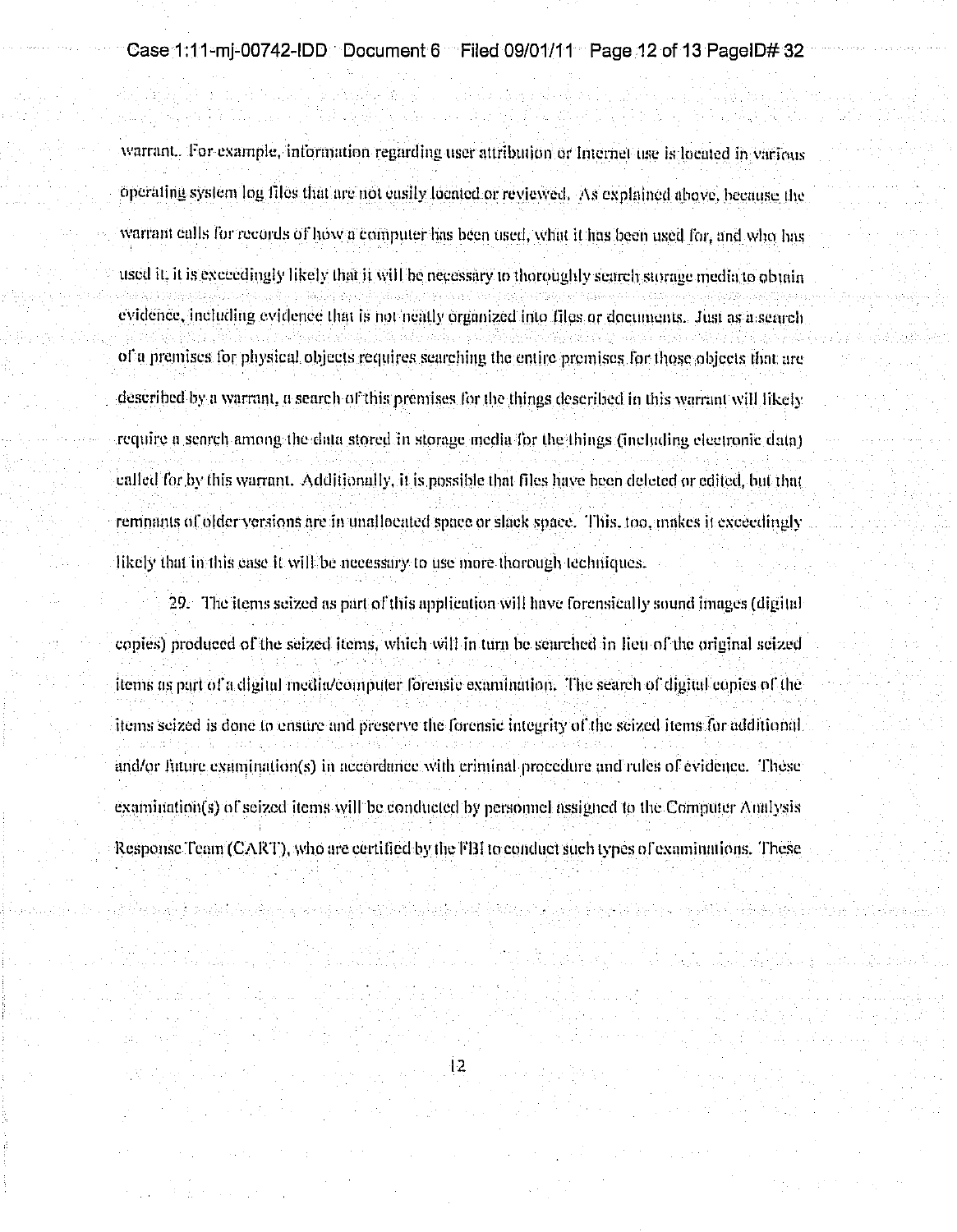personnel will use computer forensic hardware and/or software which has been approved for use in conducting such examinations.

### VI. CONCLUSION

Based on the foregoing, there is probable cause to believe that, from on or about September 25, 2010, to on or about August 23, 2011, JUBAIR AHMAD has unlawfully engaged in the offense of providing material support and resources to a designated foreign terrorist organization, in violation of 18 U.S.C. § 2339B, and from on or about August 23, 2011, he unlawfully made material false statements, in violation of  $TRU.S.C.$   $\frac{1}{5}1001(a)(2)$ , in a matter involving international terrorism as defined in 18 U.S.C. § 2331. There is also probable cause to believe that within JUBAIR's residence  $\mathbb{Z}$  as described in Attachment A, there is evidence 'ait ]

 $\vert$ 3

of said offense, as more particularly described in Attachment B.

Daudshah S. Andish Special Agent Federal Bureau of Investigation

Sworn to and subscribed before me this  $l^{ST}$  day of September 2011, in the City of Alexandria, VA.

> Ivan D. Davis United States Magistrate Judge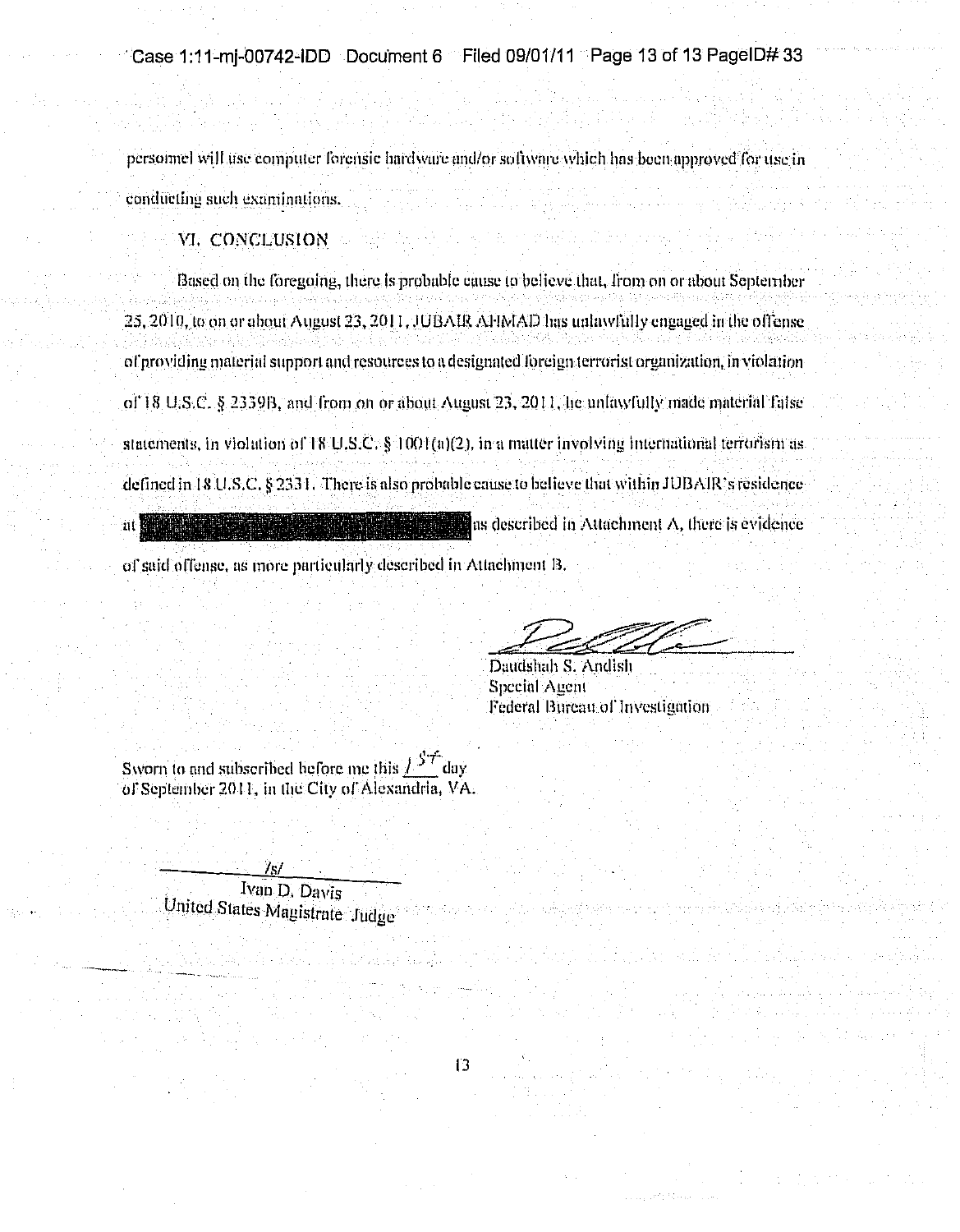a kacamatan ing Kabupatèn Bara

Attachment A

an an Alba.<br>Mga pangayay

## DESCRIPTION OF PROPERTY TO BE SEARCHED



ment de este de la Grece d'Alexandre, la calidad de la Grece (Caraca) i

a kacamatan ing Kabupatèn Kabupatèn Ing Kabupatèn Ing Kabupatèn Kabupatèn Kabupatèn Kabupatèn Kabupatèn Kabupatèn de Salegara (P and Car  $\mathcal{L}^{\mathcal{A}}(\mathcal{A},\mathcal{C}) = \mathcal{L}^{\mathcal{A}}(\mathcal{A},\mathcal{C}) = \mathcal{L}^{\mathcal{A}}(\mathcal{A},\mathcal{C}) = \mathcal{L}^{\mathcal{A}}(\mathcal{A},\mathcal{C}) = \mathcal{L}^{\mathcal{A}}(\mathcal{A},\mathcal{C})$  $\mathcal{L}^{\text{max}}(\mathcal{L}^{\text{max}})$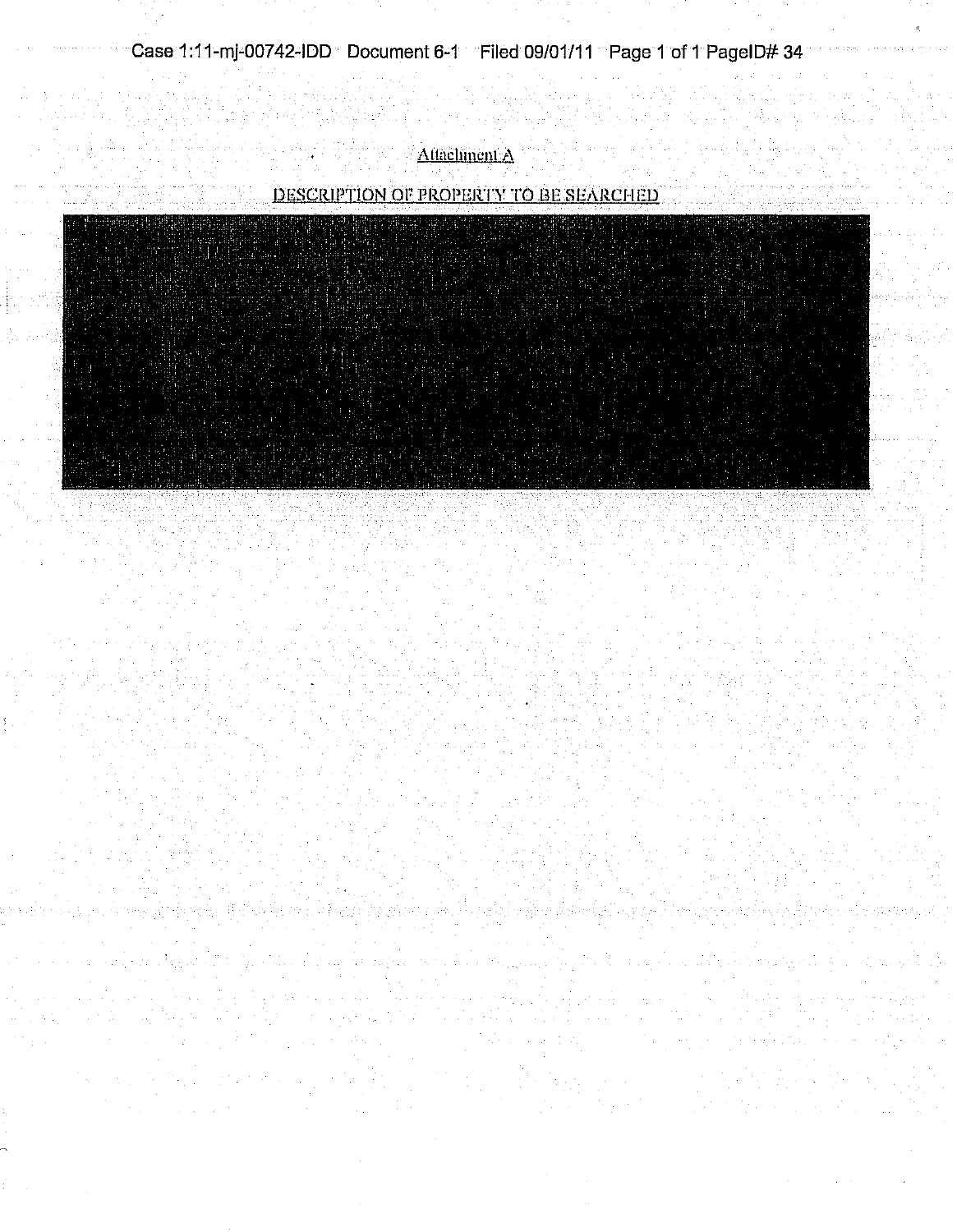#### Attachment B

#### DESCRIPTION OF ITEMS TO BE SEIZED

Evidence, fruits, and instrumentalities of violations of federal law, namely, violations of 18 U.S.C. §§ 2339B and 1001. including:

A. Contents of any computers, computer storage devices and electronic media ("ELECTRONIC DEVICES") that were or may have been used as a means to commit the offense. of providing material support to terrorist organizations, in violation of 18 U.S.C. § 2339B, and making material false statements, in violation of 18 U.S.C. § 1001.

B. Any and all software that may be utilized to create, receive, distribute, store, or modify the evidence sought and all software that may be used to communicate or store communications described in the affidavit;

C. Files and data in the ELECTRONIC DEVICES that show JUBAIR AFMAD's possession and control at the time of the alleged offenses;

D. Any and all logs, registry, entries, configuration files, saved usemaines and passwords. documents, browsing history, user profiles, emails, email contacts, "chat," instant messaging fous. photographs, and correspondence associated with the ELECTRONIC DEVICES;

E. Address and/or telephone books and papers reflecting names, addresses and/or telephone numbers.

 $\mathcal{F}$ . Receipts, bank statements, money drufts, and any other items evidencing the obtaining. transfer, and/or expenditure of money, monetary instruments, and easir in furtherance of material support of terrorism.

G. Photographs, in particular photographs of possible conspirators, assets and/or potential terrorist targets, and all still camera and video camera devices, to include all associated media storage devices, flash cards, memory sticks, and/or photo CD or DVDs.

Cellular telephone information revealing the extent, nature and content of **H** communications among potential conspirators, including communications in furtherance of any conspiracy to violate 18 U.S.C. 2339B; any stored contact information such as names, telephone numbers, physical addresses, electronic mail addresses, e-mail, Short Message Service (SMS) messages commonly known as "text messages;" and stored digital media such as photographs, videos and documents.

I. Documents depicting details of past or future travel of JUBAIR AHMAD.

J. Books, manuals, articles, instructions, videotapes, audiotapes, letters, or other materials relating to any kind of military-style training, jihad, violence against the United States, support for